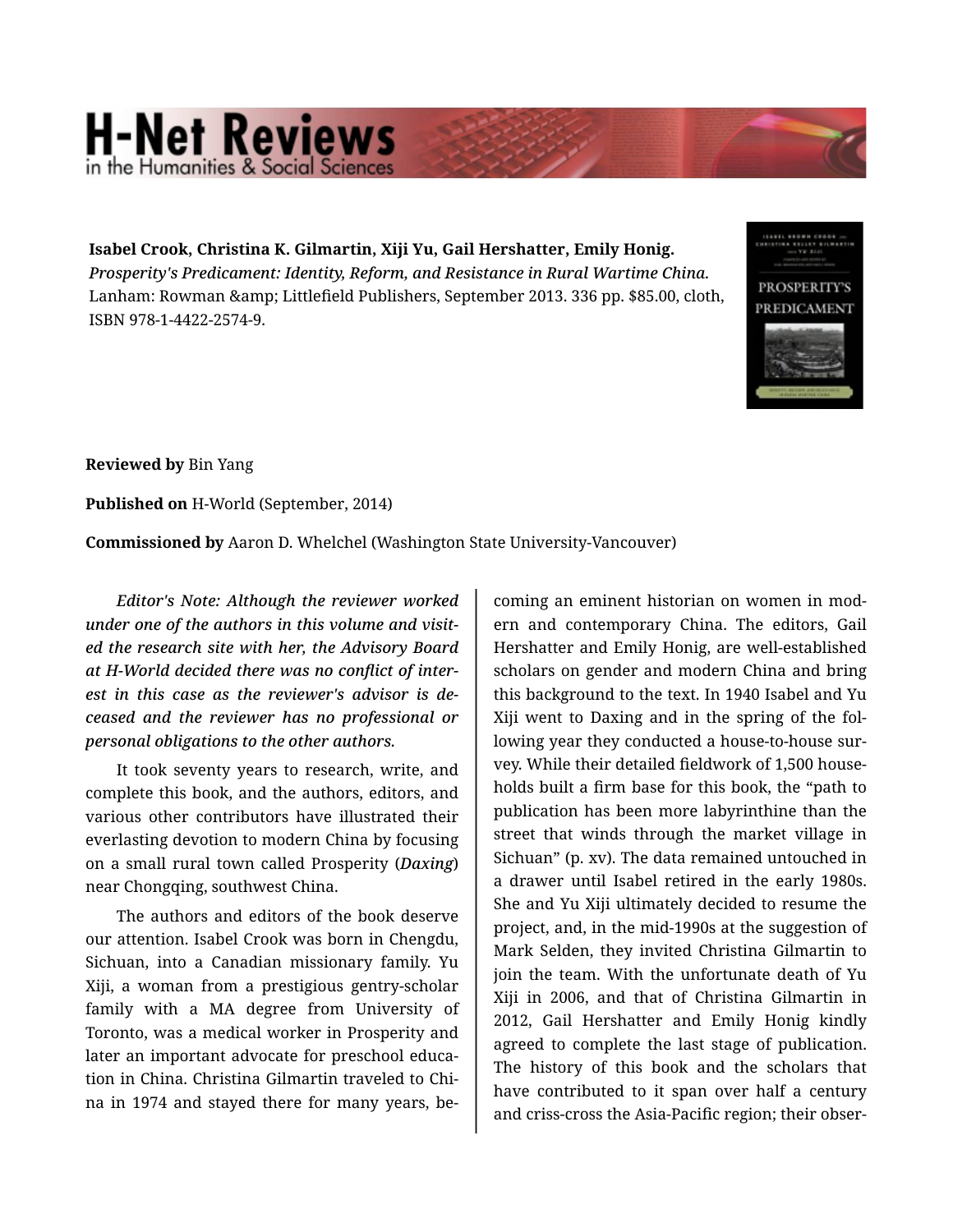vations and insights deliver important messages that we cannot afford to ignore. The book itself is supported by a Chinese translation of the field notes, titled *Xinglong Chang: Field Notes of a Vil‐ lage Called Prosperity, 1940–1942* (Beijing: Zhonghua Shuju, 2013), and "a complete write-up" of the notes will soon be available at http:// www.isabelcrook.com (p. 10).

The front matter of the book includes a pref‐ ace and acknowledgements by Isabel Crook and an introduction by Gail Hershatter and Emily Honig. The remainder of the book is divided into two parts: "Insiders" and "Outsiders," each with five chapters. Chapter 1, "The Market Way of Life," sets the stage by introducing the market of the town of Prosperity that served as the socialeconomic center of the whole community. Chap‐ ter 2, "Living Off the Land," focuses on ordinary farming families and their agricultural practices. Population pressure eventually led villagers, struggling to feed their families, to exploit every patch of land. Still, land shortages and population pressure made non-farming occupations, all con‐ nected to the market, crucial for family survival, explaining why Prosperity, unlike its counterparts in northern China, was so commercialized. Conse‐ quently chapter 3, "Not Far Afield: Family Sur‐ vival Strategies," examines how farmers lever‐ aged the market when farming was unable to meet their needs. Even so, the majority of the pop‐ ulation struggled to make ends meet and proved highly susceptible to natural or man-made disas‐ ters.

Chapter 4, "Lineage, Landlords, and the Local Body Politic," reviews the composition of the local elite community. Lineages were small and their traditional authority was in decline as militarybased elites, a product of warlordism beginning in 1911, had come to dominate local society. Land‐ lords remained highly respected, reflecting the scarcity of land and the high price of rice during wartime. Even the *bao*-*jia* system, recently intro‐ duced by the Guomindang government (GMD)

and described by the authors as an "unprecedent‐ ed invasion of local autonomy," largely remained on paper and failed to significantly restructure lo‐ cal hierarchies (p. 111). Chapter 5, "The Paoge and Informal Power," elaborates on this topic by ex‐ amining the most powerful stakeholder in Pros‐ perity: Paoge, the local "secret society" that had the final word on matters of local importance and accumulated wealth through a variety of legal and illegal business activities, including opium distribution and gambling. Ultimately, part 1 pro‐ vides a well-developed profile of wartime life in Prosperity and provides the background for a dis‐ cussion of the many reforms brought into this small rural town.

These reforms that were introduced in wartime Prosperity are considered in the five chapters of part 2, "Outsiders." Chongqing, as a wartime capital, enhanced bureaucratic growth, standardization, and penetration into rural towns and villages. This was accompanied by non-gov‐ ernmental rural construction movements advo‐ cated by James Yen and Liang Shuming and Chris‐ tian missionary efforts such as medical and edu‐ cational programs. Chapter 6, "Wartime Reform‐ ers," and chapter 7, "Taking Health Care Public," focus on the collaborative education and health care reforms organized by the GMD and the Na‐ tional Christian Council (NCC), with the former adopting a top-down approach while the latter worked from the bottom up and enjoyed relative‐ ly better success. Chapter 8, "Marriage: Reformed and Unreformed," discusses a variety of issues re‐ lated to gender and marriage such as foot bind‐ ing, early and arranged marriages, weddings, and common forms of divorce, showing how new ideas and marriage practices took root in a rural community. Chapter 9, "Of Money and Men," high‐ lights two key issues that caused local resentment against the state, taxation and conscription, while chapter 10, "Trial of Strength," reviews GMD sup‐ pression of opium and gambling during 1940-41 and the rise and fall of salt cooperatives orga‐ nized by the NCC. In general, this section provides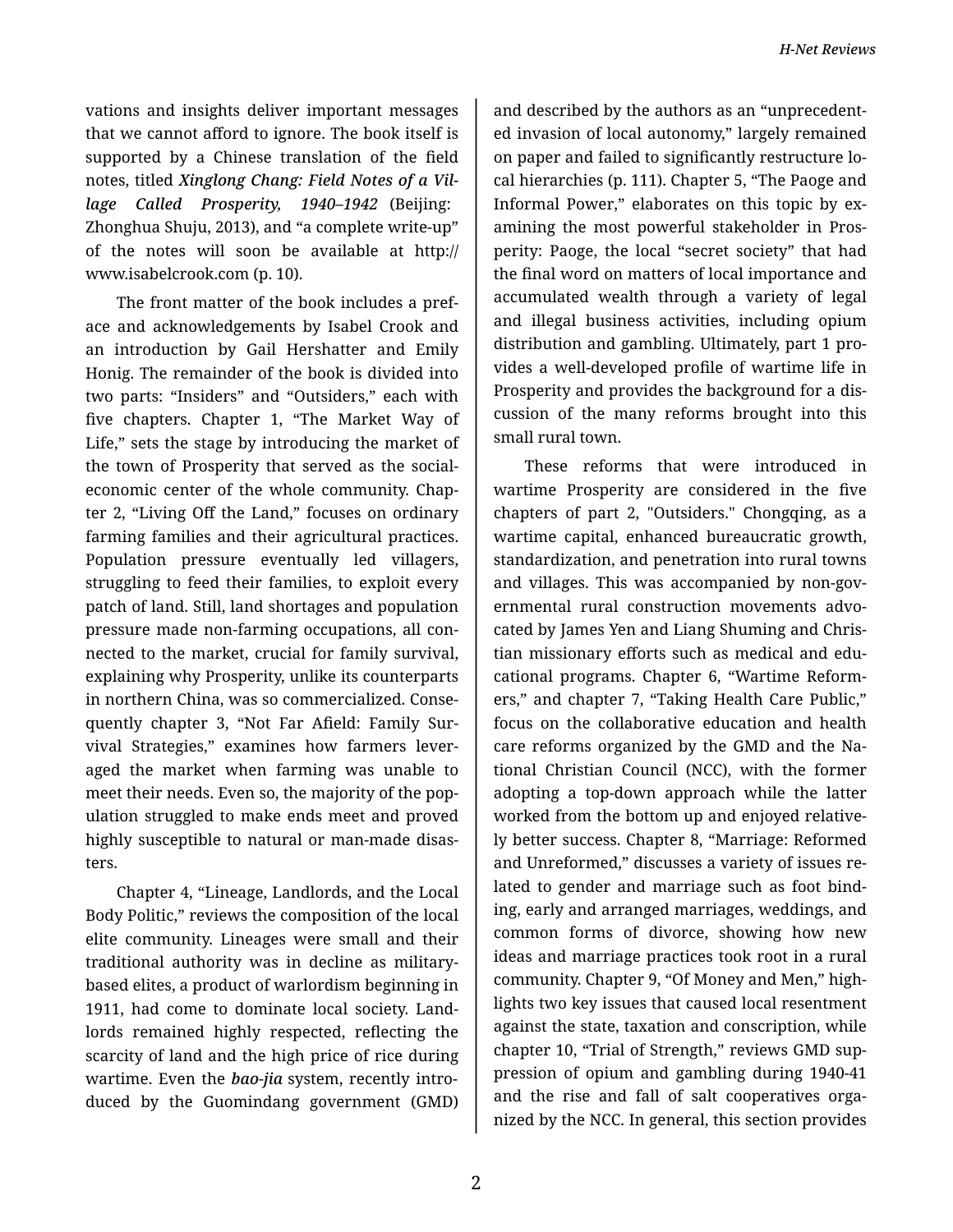substantial evidence that state reforms faced strong local resistance and failed to realize their goals while nongovernmental efforts achieved some success, especially in medical and educational projects.

The value of this book is self-evident and is summed up by Gail Hershatter and Emily Honig in their introduction. First of all, it provides an ex‐ tremely detailed and relatively comprehensive survey of a rural town in southwest China, paral‐ leling, supplementing, and revising other classic surveys and studies produced by a group of Chi‐ nese and Western scholars, such as D. H. Kulp, H. S. Buklin, H. B. Brown, J. L. Buck, Sidney D. Gam‐ ble, Ling Jinghan, Chen Hansheng, and G. William Skinner, during the 1920s through the 1940s. Some of the data found in the book represents the sole source on this small republican township, such as the map of Prosperity made by Isabel Crook (Figure 1.1, p. 28) and lists of residents' names, family members, occupations, rents, rela‐ tionships, and so on. Thus, the book facilitates both our understanding of this specific locality and of rural China as whole. Second, while the survey by Isabel Crook and Yu Xiji coincided with a contemporary trend of interest in rural village life and economies, it distinguishes itself by dis‐ cussing many other interesting aspects such as state intervention in rural society with outside centralization competing with local power struc‐ tures. These detailed case studies of local resis‐ tance illustrate the complicated transition of Chi‐ na from empire to modern nation-state. The issue of gender also immediately draws attention. Un‐ like other outside scholars, Isabel Crook's and Yu Xiji's gender facilitated relationships with local women, and their observations challenge conven‐ tional stereotypes, shedding new light on gender relations and women's roles in rural Chinese soci‐ ety. The book demonstrates that women in Pros‐ perity played a crucial part in farming, trading, and handicraft production. They were active in both the public and private aspects of local life, taking dynamic roles in almost all important fam‐

3

ily decisions. Indeed, one-fifth of the property owners on Prosperity's main street were widows, and the "stall keepers were mostly women" (p. 26). That many other women also helped to sup‐ port their families through trade only under‐ scores their importance to the local economy.

The book is extremely readable, filled with many arresting stories. Nevertheless, as in all oth‐ er field studies, the dual role of Isabel Crook and Yu Xiji as both participants in reform and as ob‐ servers deserves some attention. For example, it seems that in many cases they relied on informa‐ tion from a limited number of subjects, such as Sun Zhonglu. Sun, in his late twenties, was a member of the local gentry and, partially because he was the founder of the GMD branch at Prosper‐ ity, was appointed as the town head by Bishan County. He was well educated and was once cho‐ sen as a trainee of the NCC Salt Cooperative. Sun, "young, patriotic, and openly devoted to modern‐ izing reforms," is described by the authors as a progressive force in his hometown (p. 267). In contrast, Feng Qingyun, a man in his thirties, sym‐ bolized those local gentry who opposed any pro‐ gressive changes. He stole a wife, farmed out taxa‐ tion of the marketplace, pig butchering, and salt, and was deeply involved in opium and gambling businesses. Furthermore, Feng conflicted with the NCC Salt Cooperative, succeeded in taking it over, and eventually dissolved it (pp. 264-267). Despite their contrasting educational background, the two shared many similarities indeed. They were both powerful elites and key individuals in the local Paoge branches and, a few years later, both be‐ came targets of the communist regime. Further‐ more, while Isabel Crook and Yu Xiji were popu‐ lar among local women, they were unable to get direct access to many male elites in Prosperity such as Commander Cai, the head of Paoge and probably the most powerful man in the communi‐ ty. This was possibly the result of their relatively short time in the village; they were there for less than two years. In addition, the glossary omits the names of local people and many Chinese names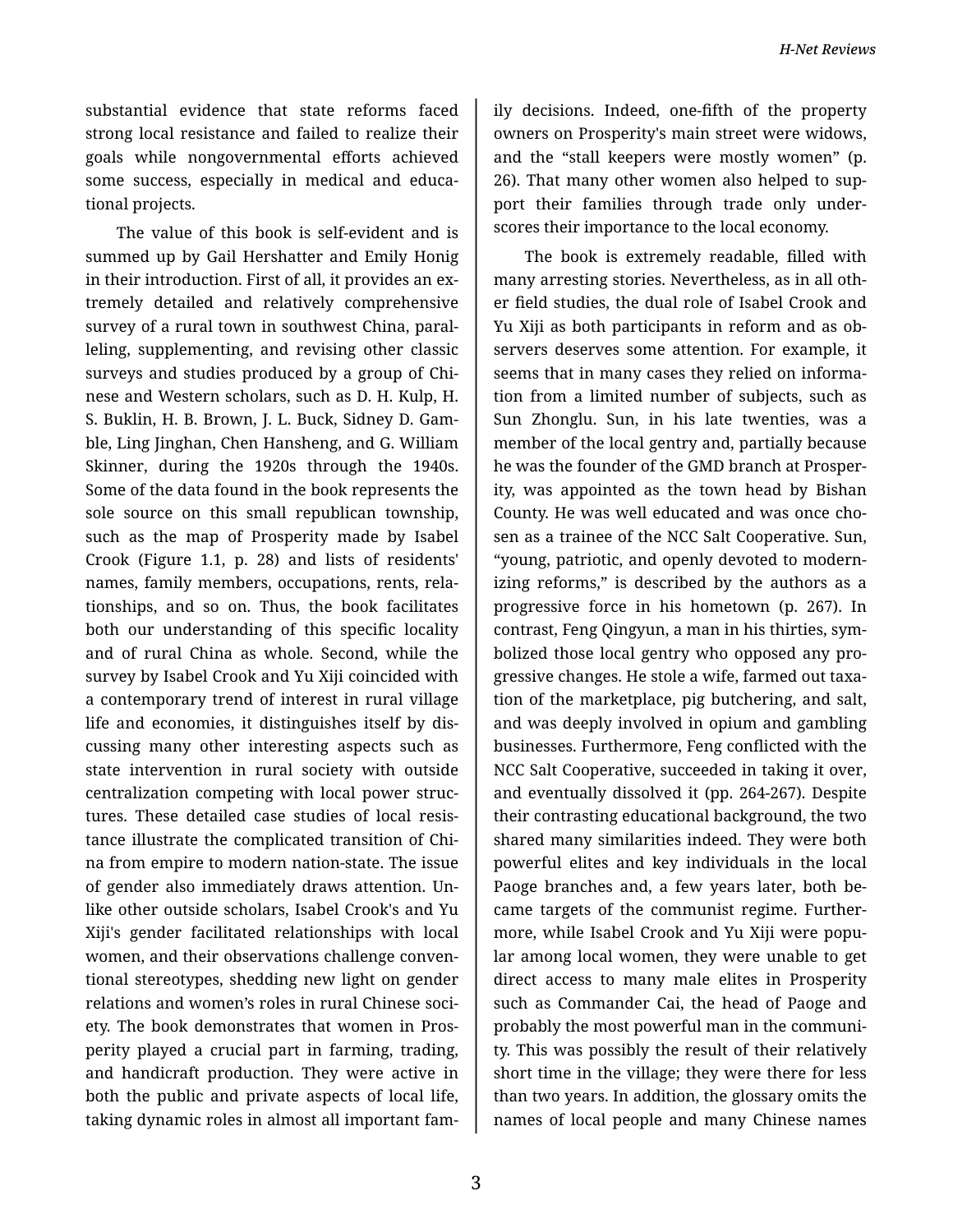found in *Xinglong Chang: Field Notes of a Village Called Prosperity, 1940 – 1942* do not correspond to the Pinyin versions in the book itself. Finally, readers must bear in mind that this book serves as only part of the much larger project initially planned by Isabel Crook, Yu Xiji, and Christina Gilmartin that would cover the post-1949 period. And understandably, due to space limitations, many important and interesting notes even on pre-1949 Prosperity were unable to be covered.

Since April 1997 when I first met the three au‐ thors, I have had the pleasure of occasionally be‐ ing involved in this project. While only my own personal recollections, the following episodes may help the reader further understand the authors' complex relationship with Prosperity.

In the summer of 2006, Christina Gilmartin (my PhD advisor at Northeastern University from 1998 to 2004) and I went to Bishan for local ar‐ chive and fieldwork at Prosperity. We spent about two days reading and copying documents in Bis‐ han and another two days at Prosperity. We visit‐ ed the market, chatted with residents and farm‐ ers, paid visits to a few old friends, and took a tour to Danfeng and a primary school. Everyone, regardless of their role in Prosperity or the sur‐ rounding region, welcomed us with open arms. Frequently, "strangers" (from my point of view) stopped us and invited us to chat or visit at his or her home. To them, Isabel and Christina were part of the Prosperity community.

As with any field researchers, Isabel Crook and Christina Gilmartin have, to some extent, been given stories that place the tellers, whether individuals or institutions, in the best light. And various local myths have developed around them, the most interesting of which claims that Christi‐ na is Isabel's daughter. During my two visits to Prosperity in 1997 and 2006, a few people wishing to demonstrate their close connections with Isabel and Christina emphasized to myself and others that they "knew" that she (Christina) was her (Is‐ abel's) daughter.

*Prosperity's Predicament* will be of interest to many world historians. One of its key themes, the tension and interaction between state and farmer, is a fundamental process found in many societies transitioning from pre-industrial "traditional" ways of life to modern industrial states. Addition‐ ally, the book contributes to the debates surround‐ ing Orientalism. Isabel was probably the last Westerner who conducted such field work in Chi‐ na before the Cold War, eventually joined the Chi‐ nese revolution, and has remained in China to this day. Her experience complicates our under‐ standing of Orientalism, possibly indicating the approach is over-homogenizing and totalizing. Her life-long pursuit of universal scholarship and justice challenges the simplistic categories of the "West" or "Westerners" and illustrates the ability of humans to transcend the divides of race, eth‐ nicity, and nationality.

The opportunity to review this book brought back so many memorable moments with Isabel Crook, Yu Xiji, and Christina Gilmartin. In the summer of 2000, I read and replied to letters sent to Isabel by boys and girls from local primary schools at Prosperity and, in the autumn of 2002, when Isabel was so worried about a local "trou‐ blesome" boy she asked me to call Prosperity to check in. I also remember when Yu Xiji recalled that she had to climb out of an attic window to open the door during a snowstorm at Toronto and that she loved cheese, or western *chou doufu* (smelly bean curd). And I will always remember the moments with Christina in her office checking notes and drafts and her last email to me, entitled "Bon Voyage." This book completes but does not end the journey of these dedicated scholars.